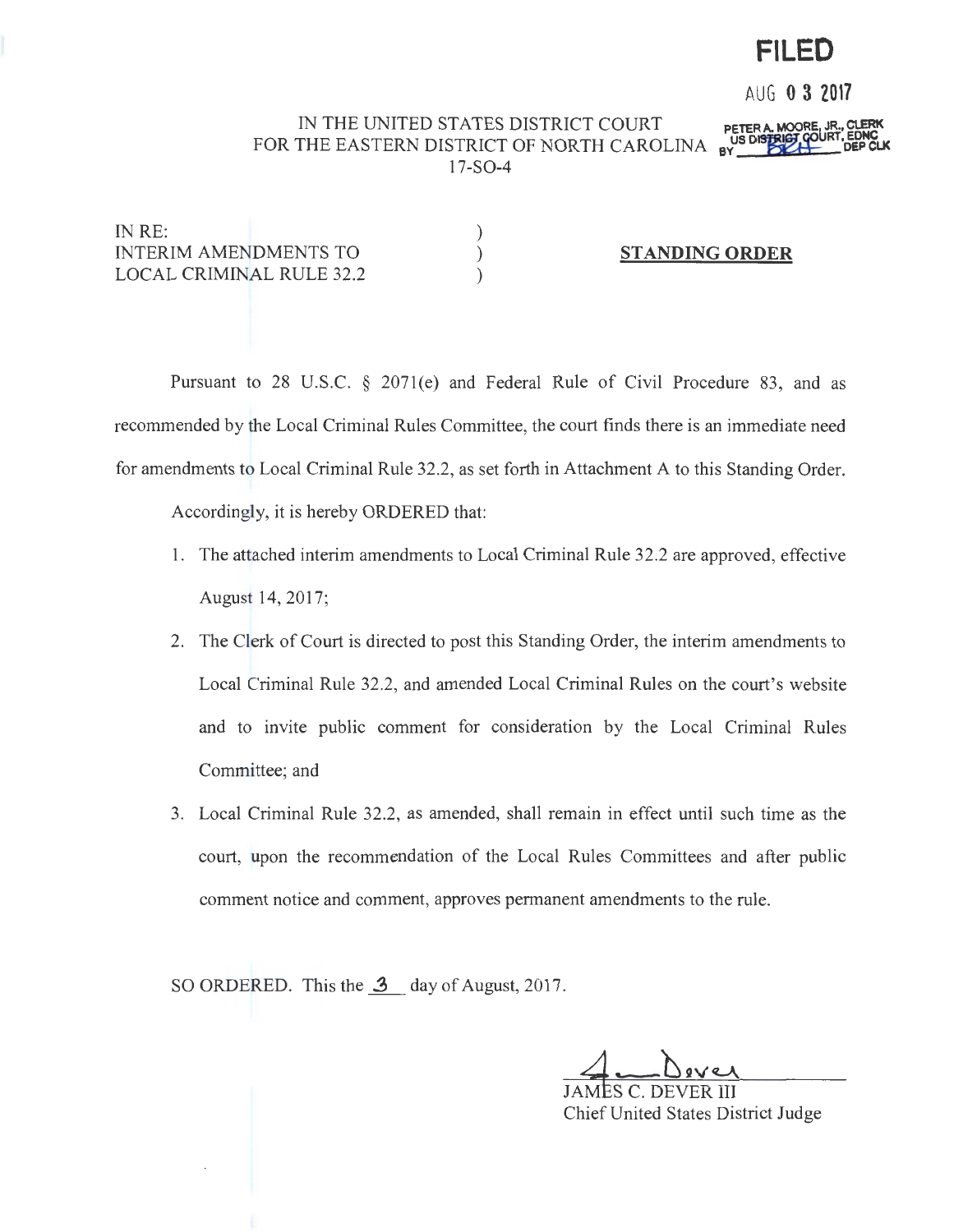# **ATTACHMENT A**

# **INTERIM AMENDMENTS TO LOCAL CRIMINAL RULE 32.2**

#### **REDLINED VERSION**

#### **Rule 32.2 Procedures Implementing Sentencing Guidelines**

#### (a) **Scheduling of Sentencing.**

Sentencing proceedings shall be scheduled by the court at the time of adjudication of guilt, to be heard not earlier than 60 days following the adjudication of guilt.

#### **(b) Time for Completion of Presentence Report.**

No later than 35 days prior to sentencing, the probation officer shall complete and disclose the presentence investigation report to the defendant, counsel for the defendant, and counsel for the Government.

#### (c) **Time for Filing Objections to Presentence Report.**

Within 14 days after disclosure to the defendant of the presentence investigation report, the parties shall file, in CM/ECF (access restricted to the court, the probation office, attorneys of record for the government and for the relevant defendant), eommunicate, in writing, to the probation officer objections(s) to the presentence report including  $\frac{any}{ }$ material information, sentencing classifications, guideline ranges, and policy statements contained in or omitted from the report. Alternatively, absent objections, the filed response shall affirmatively state there are no objections to the report. A copy shall be served on the opposing party. The court may conduct a show cause hearing and/or disallow objections in any case where such objections are not timely filed.

#### **(d) Procedure for Resolving Objections to Presentence Report.**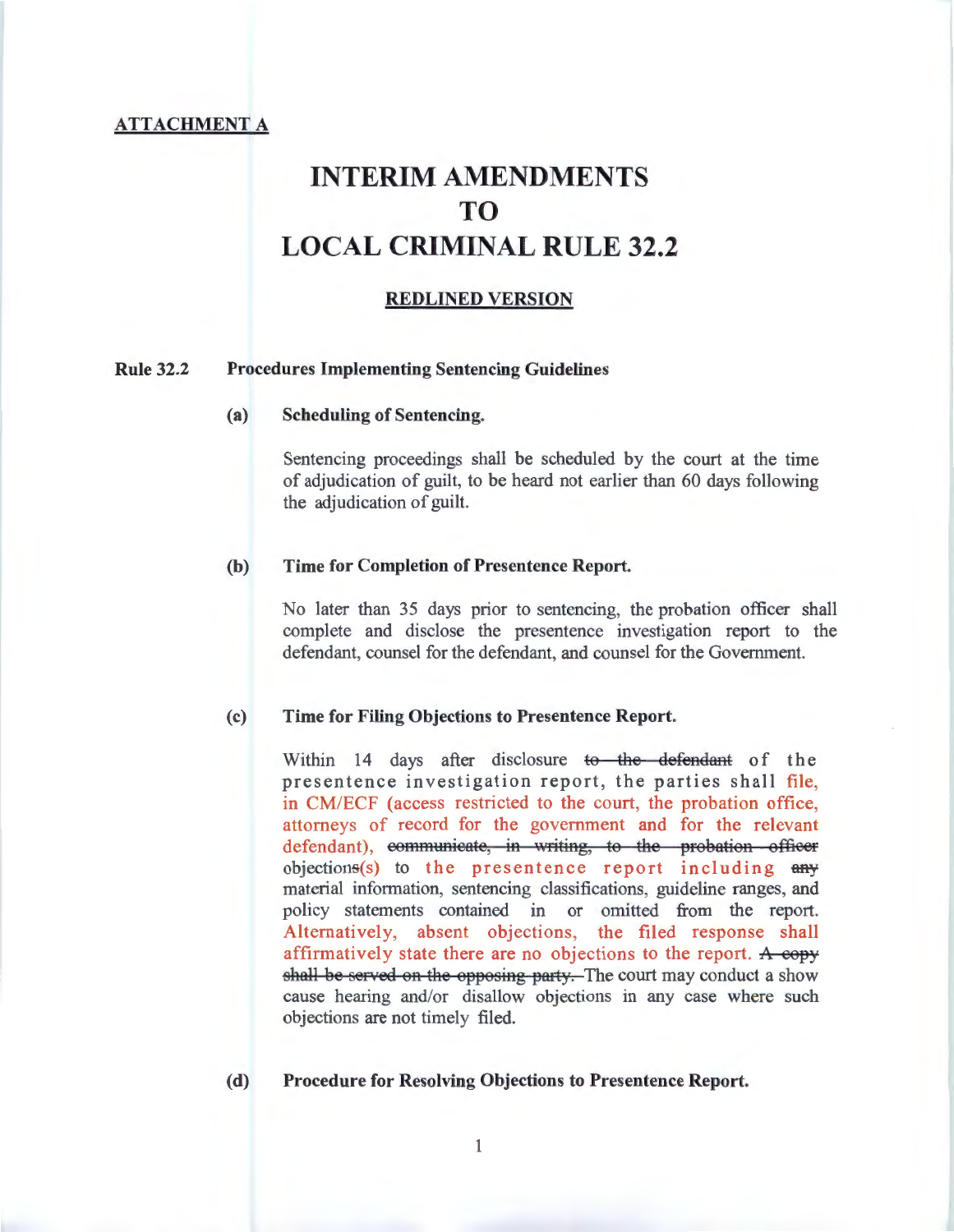After receiving objections from counsel, the probation officer shall conduct such further investigation as may be necessary. Counsel shall confer with the probation officer to discuss and attempt to resolve contested issues. Thereafter, the probation officer shall make such revisions to the presentence investigation report as the probation officer deems appropriate. Unresolved contested issues, including a summary of the grounds for the objections, and the probation officer's comments on them, shall be contained in an addendum to the presentence investigation report. If an objection by any party affects the guideline eomputation, the probation officer must attach a copy of that party's objection to the final presentence report, if that party so requests. The defendant and the government may each file a memorandum with the court explaining their respective positions on the unresolved objections. Any such memorandum must be served on opposing counsel and the probation office.

#### (e) Time for Filing Revised Presentence Report.

The revised presentence investigation report and addendum shall be delivered disclosed to the judge, the defendant, and counsel not later than 7 days prior to the sentencing hearing. The probation officer's sentencing recommendation shall be disclosed only to the judge. In the case of a juvenile, a disposition hearing must be held no later than 21 court days after the juvenile delinquency hearing subject to enumerated exceptions (18 U.S.C. § 5037(a)); therefore, the Local Criminal Rules with respect to time periods for disclosure of the presentence report do not apply.

#### (f) Expedited Procedures where Defendant Detained.

If it appears that a defendant may be detained pending trial and sentencing for a period of time exceeding the sentence likely to be imposed under the guidelines, the court, upon motion by the defendant at the time of adjudication of guilt, may direct the probation office to expedite the sentencing timetable.

#### (g) Court Acceptance of Presentence Report.

The revised presentence investigation report may be accepted by the court as accurate except as to matters set forth in the addendum which shall be resolved as provided in Section 6Al.3 of the *United States Sentencing Commission Guidelines Manual.* 

#### (h) Service of Presentence Report.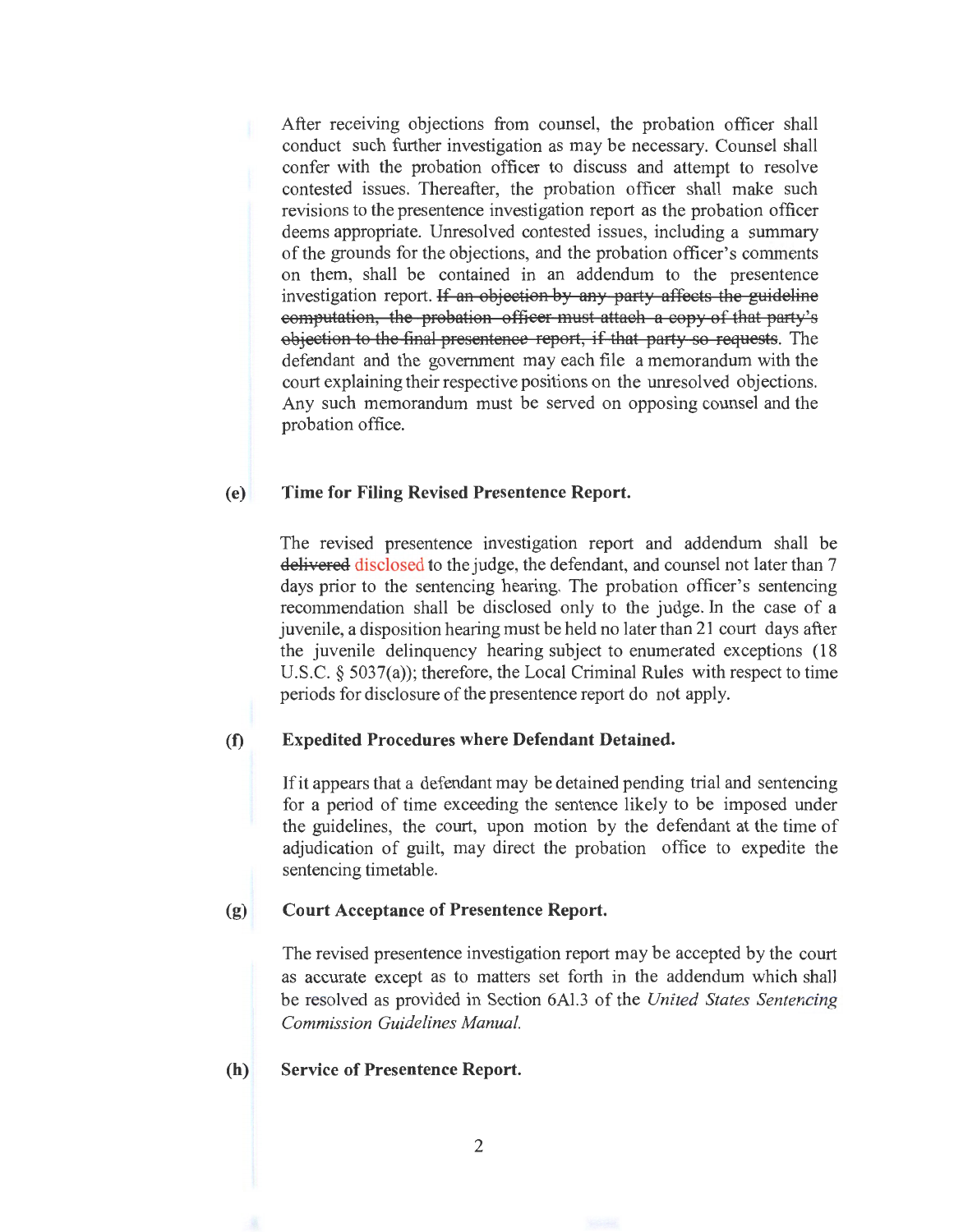The presentence investigation report shall be deemed to have been disclosed when a copy is physically delivered or electronically delivered or three days after a copy is mailed. Such dates shall be certified on the report by the probation officer. upon filing the report in CM/ECF, or service, personally or via United States mail, on an unrepresented defendant. Disclosure of the presentence investigation report (and any subsequent revisions and addenda thereto) to counsel for the defendant is deemed to be disclosed to the defendant. Defense counsel must review the report with the defendant forthwith.

## (i) Procedure at Sentencing.

Before final judgment is entered in a case, the court shall disclose to the defendant, defense counsel, and the attorney for the Government, the court's tentative findings of fact and interpretation of applicable guidelines and shall afford the parties an opportunity to object to said tentative findings of fact and interpretation of the guidelines.

#### (j) Receipt of Presentence Report Under Seal.

The final presentence investigation report, addendum, and probation officer's recommendation shall be received by the clerk filed in  $CM/ECF$  under seal for inclusion in the record and shall be otherwise disclosed only upon order. Defendants and counsel may retain their copies of the presentence investigation report and addendum. In the event of post- sentencing proceedings, including appeal, *habeas corpus*  application, or motion for modification or revocation of probation or supervised release, counsel of record may, upon request, be provided a copy of the presentence report by the probation office.

#### (k) Role of Defense Counsel in Presentence Investigation.

Upon adjudication of guilt, the probation officer will initiate the presentence investigative process. Counsel for the defendant shall advise the probation officer attending court whether or not the defendant will submit to an interview with the officer and whether or not counsel desires to be present at the interview. Counsel, if attending, and the defendant shall make themselves available for the interview within 14 calendar days of adjudication.

#### (I) Disclosure of Presentence Report to Expert Witnesses and Agents.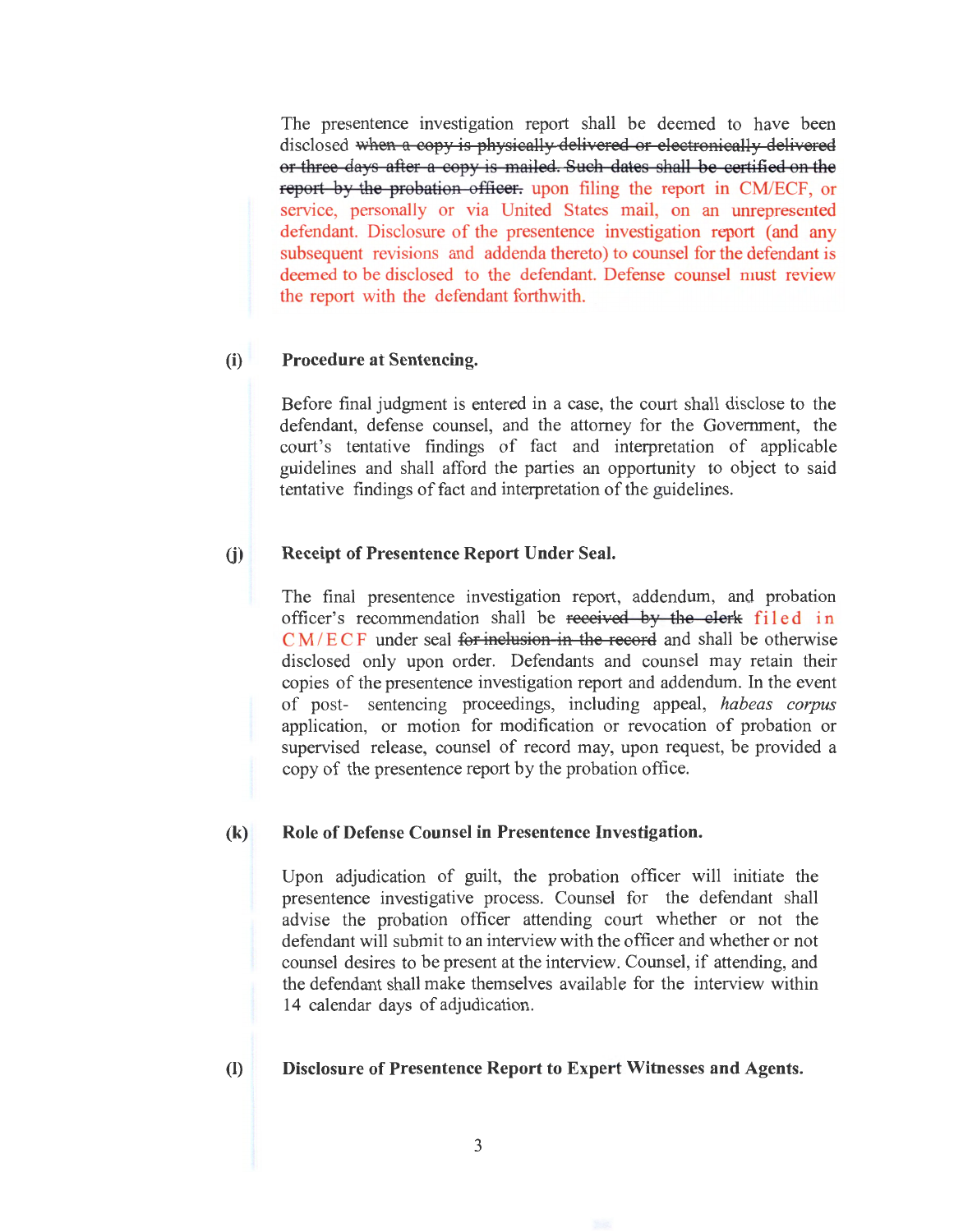The parties may provide a copy of the presentence report to expert witnesses and agents. The parties are responsible for recovering the report at or prior to sentencing. In the case of a juvenile no information, including the presentence report, may be released except pursuant to a court order.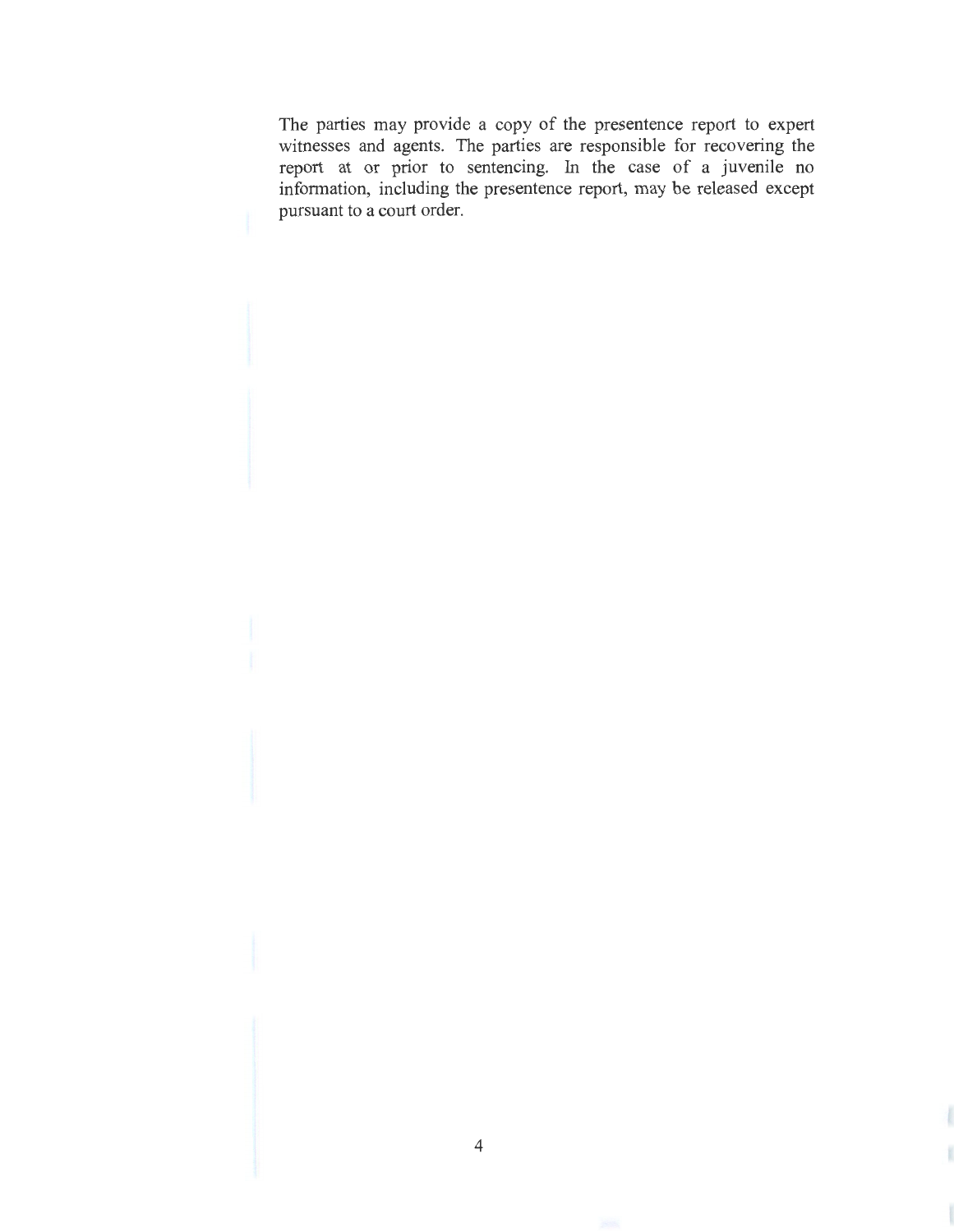#### **CLEAN VERSION**

#### **Rule 32.2 Procedures Implementing Sentencing Guidelines**

### **(a) Scheduling of Sentencing.**

Sentencing proceedings shall be scheduled by the court at the time of adjudication of guilt, to be heard not earlier than 60 days following the adjudication of guilt.

#### **(b) Time for Completion of Presentence Report.**

No later than 35 days prior to sentencing, the probation officer shall complete and disclose the presentence investigation report to the defendant, counsel for the defendant, and counsel for the Government.

#### (c) **Time for Filing Objections to Presentence Report.**

Within 14 days after disclosure of the presentence investigation report, the parties shall file, in CM/ECF (access restricted to the court, the probation office, attorneys of record for the government and for the relevant defendant), objection(s) to the presentence report including material information, sentencing classifications, guideline ranges, and policy statements contained in or omitted from the report. Alternatively, absent objections, the filed response shall affirmatively state there are no objections to the report. The court may conduct a show cause hearing and/or disallow objections in any case where such objections are not timely filed.

#### **(d) Procedure for Resolving Objections to Presentence Report.**

After receiving objections from counsel, the probation officer shall conduct such further investigation as may be necessary. Counsel shall confer with the probation officer to discuss and attempt to resolve contested issues. Thereafter, the probation officer shall make such revisions to the presentence investigation report as the probation officer deems appropriate. Unresolved contested issues, including a summary of the grounds for the objections, and the probation officer's comments on them, shall be contained in an addendum to the presentence investigation report. The defendant and the government may each file a memorandum with the court explaining their respective positions on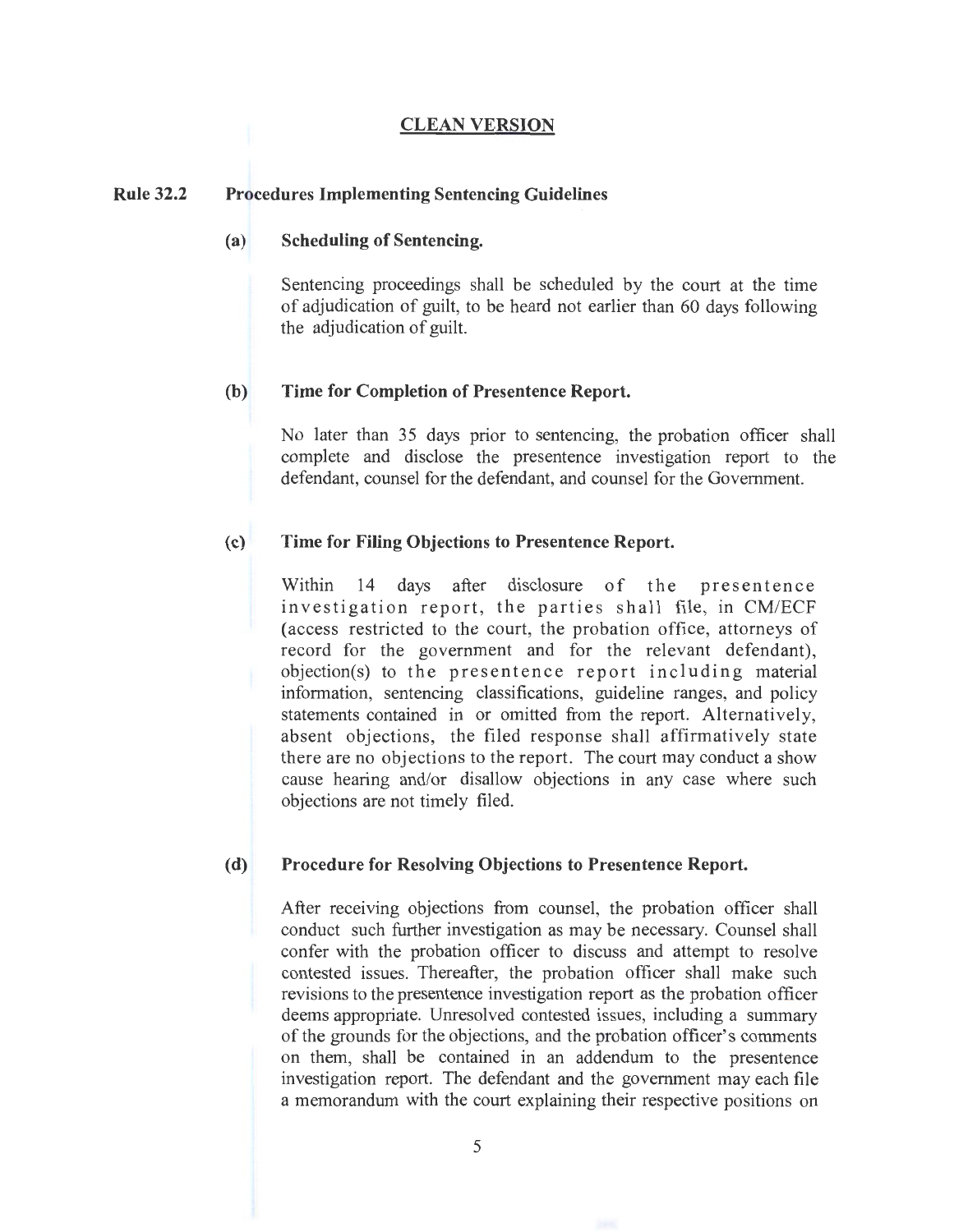the unresolved objections. Any such memorandum must be served on opposing counsel and the probation office.

# (e) **Time for Filing Revised Presentence Report.**

The revised presentence investigation report and addendum shall be disclosed to the judge, the defendant, and counsel not later than 7 days prior to the sentencing hearing. The probation officer's sentencing recommendation shall be disclosed only to the judge. In the case of a juvenile, a disposition hearing must be held no later than 21 court days after the juvenile delinquency hearing subject to enumerated exceptions (18 U.S.C.  $\S$  5037(a)); therefore, the Local Criminal Rules with respect to time periods for disclosure of the presentence report do not apply.

# **(f) Expedited Procedures where Defendant Detained.**

If it appears that a defendant may be detained pending trial and sentencing for a period of time exceeding the sentence likely to be imposed under the guidelines, the court, upon motion by the defendant at the time of adjudication of guilt, may direct the probation office to expedite the sentencing timetable.

# (g) **Court Acceptance of Presentence Report.**

The revised presentence investigation report may be accepted by the court as accurate except as to matters set forth in the addendum which shall be resolved as provided in Section 6Al.3 of the *United States Sentencing Commission Guidelines Manual.* 

# **(h) Service of Presentence Report.**

The presentence investigation report shall be deemed to have been disclosed upon filing the report in CM/ECF, or service, personally or via United States mail, on an unrepresented defendant. Disclosure of the presentence investigation report (and any subsequent revisions and addenda thereto) to counsel for the defendant is deemed to be disclosed to the defendant. Defense counsel must review the report with the defendant forthwith.

# **(i) Procedure at Sentencing.**

Before final judgment is entered in a case, the court shall disclose to the defendant, defense counsel, and the attorney for the Government, the